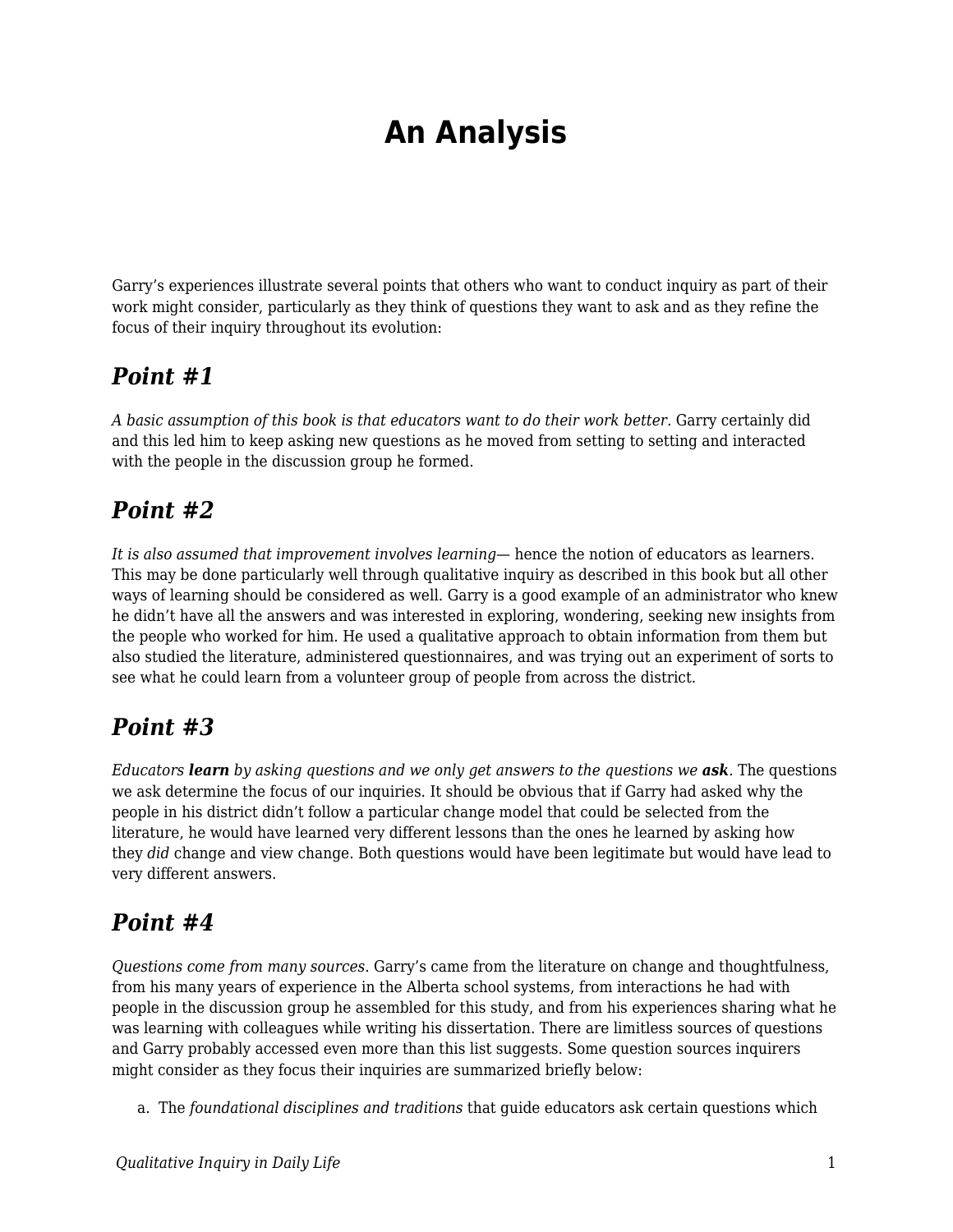should be considered by inquirers. Philosophy, psychology, sociology, political science, anthropology, and others ask critical questions about how people learn, teach and grow which can help an inquirer explore their own educational experiences fruitfully. The literature on change from several fields influenced Garry in his focus for this study.

- b. Likewise, questions asked by the various *subject matter disciplines* in which educators specialize may provide useful guidance. For example, a history teacher might ask how political and socio-economic forces in the lives of her students have formed and influenced the students' performance over time. Garry asked questions from the field of change agentry in trying to understand how educators in his district were performing as change agents.
- c. *Educational theorists and researchers ask questions* about learning and teaching in the many journals and handbooks on teaching and teacher education. Often educators believe these sources are irrelevant to their work because they are based on studies done by people who are removed from the classrooms and schools. However, the questions they raise are often based on careful examination of schools and could be a valuable source for field-based inquirers. Garry was particularly sensitive to the views of educational reform theorists in his study.
- d. *People participating in our studies raise some of the best questions*. The students and their parents ask questions through their behavior, if not explicitly. When students are not learning, the implied question is, "What can be done to help me learn?" Businesses and citizens ask questions of the schools increasingly which educators should capitalize upon rather than defend against. Accreditation bodies and other evaluation audiences ask particularly questions about how well educators are performing in relation to their various sets of criteria. Colleagues are constantly asking how to teach or administer better. Any and all of these might be considered as sources for questions in a given study. Garry's study was built squarely around discovering the questions his colleagues were raising about change an schools.
- e. *Our own lives raise questions* from many dimensions: Our experiences and background, our awareness of and responsiveness to questions asked from all other sources, our need for change, our theoretical perspectives on how the content we teach is best learned, our beliefs about what can be known and how we can know, about our freedom to ask questions, about the importance of information versus people, about knowledge and knowing, and so on. Garry's brief overview of his own life suggested that his background led him to ask about the importance of change at the individual level in the creation of institutional and societal change. His beliefs about the power of the mind and the individual's freedom to change made the questions he asked possible.

# *Point #5*

*Qualitative inquiry often focuses on the questions raised by participants' lived experiences.* The qualitative inquirer is often asking, "What is the nature of this experience from the others' points of view?" or "What is really going on here from the various perspectives of the participants, in contrast to what the literature, my theory, or any established interpretations say is going on?" And these questions imply, "What can I become aware of by listening to others that might help me in my search for how to help them?" For example, some of the questions that have been asked in the examples given in this book have been:

- a. What is the right thing to do for Steve (Sid, Cheryl, and Jack asked this in [Chapter One](https://edtechbooks.org/qualitativeinquiry/overview) [\[https://edtechbooks.org/-qpJ\]\)](https://edtechbooks.org/qualitativeinquiry/overview)?
- b. How do teachers make ethical decisions regarding students (David asked this in [Chapter One](https://edtechbooks.org/qualitativeinquiry/overview) [\[https://edtechbooks.org/-qpJ\]\)](https://edtechbooks.org/qualitativeinquiry/overview)?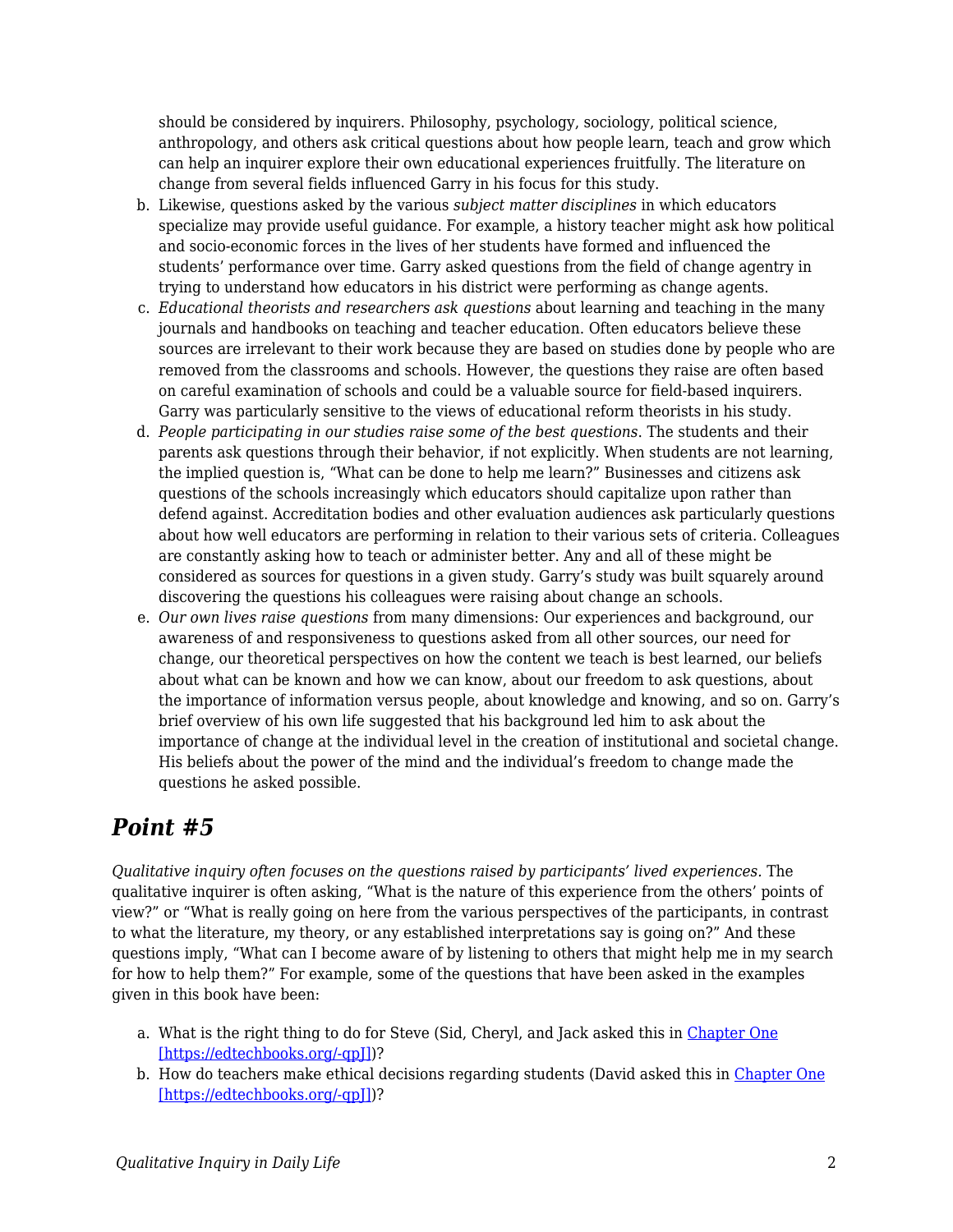- c. How should candidates be prepared to teach (David and the student teachers asked this in [Appendix A \[https://edtechbooks.org/-JBW\]](https://edtechbooks.org/qualitativeinquiry/appendixa))?
- d. How can I learn to teach better through journal writing (Marné asked this in [Appendix B](https://edtechbooks.org/qualitativeinquiry/appendixb) [\[https://edtechbooks.org/-YKy\]](https://edtechbooks.org/qualitativeinquiry/appendixb))?
- e. What is going on with Jimmy and how can I help him (Kyleen asked this in [Appendix C](https://edtechbooks.org/qualitativeinquiry/appendixc) [\[https://edtechbooks.org/-azf\]\)](https://edtechbooks.org/qualitativeinquiry/appendixc)?
- f. What is going on with change in my district and how can I encourage positive change (Garry asked in this chapter and in [Appendix E \[https://edtechbooks.org/-Bzr\]](https://edtechbooks.org/qualitativeinquiry/appendixe))?

### *Point #6*

*Various interpretive frameworks used within the general qualitative inquiry approach raise useful questions.* This point reinforces the general theme of this book that none of the qualitative inquiry activities is independent. The analysis, synthesis, and interpretive procedures discussed in Chapter Eight employ particular questions which guide and influence the focus of the study at all stages. Some common and useful interpretive frameworks are:

### **Spradley's Developmental Research Sequence**

Spradley's (1979, 1980) developmental research sequence, which includes many different questions. He discusses three, which should be used at all stages in the sequence:

- 1. *Descriptive* questions which allow the researcher to collect ongoing samples of the participants' language while looking at a social situation and trying to record as much as possible without any particular questions in mind except the **general descriptive** question: "What is going on here?"
- 2. *Structural* questions help the researcher focus further descriptive questions to discover **similarities** among the things described and how participants organize their knowledge.
- 3. *Contrast* questions help the researcher focus further descriptive questions to discover **differences** among the things described and how participants distinguish objects and events in their experience from one another so the researcher can note the dimensions of meaning the informants employ in making such distinctions.

Spradley also suggests that a study should begin with a very wide descriptive focus and then be narrowed over time with structural and contrast questions focusing on a few selected "domains" or categories of descriptive information. He outlines a procedure for identifying domains called domain analysis, which will be discussed in Chapter Eight. He believes that the domains for focus and further questioning should be selected from all that are identified by asking the following questions:

- What interests *me* as the inquirer? Which of the domains do I want to pursue?
- What focus do the people I am studying suggest I pursue?
- What focus does my theory or the literature suggest I pursue?
- What do social conditions or contractual agreements I am under dictate I pursue?
- What central themes or "organizing domains" appear to determine the focus that should be taken?

Spradley notes that almost all social situations in which inquiry might be conducted consist of several elements about which questions ought to be asked to obtain a comprehensive description. These may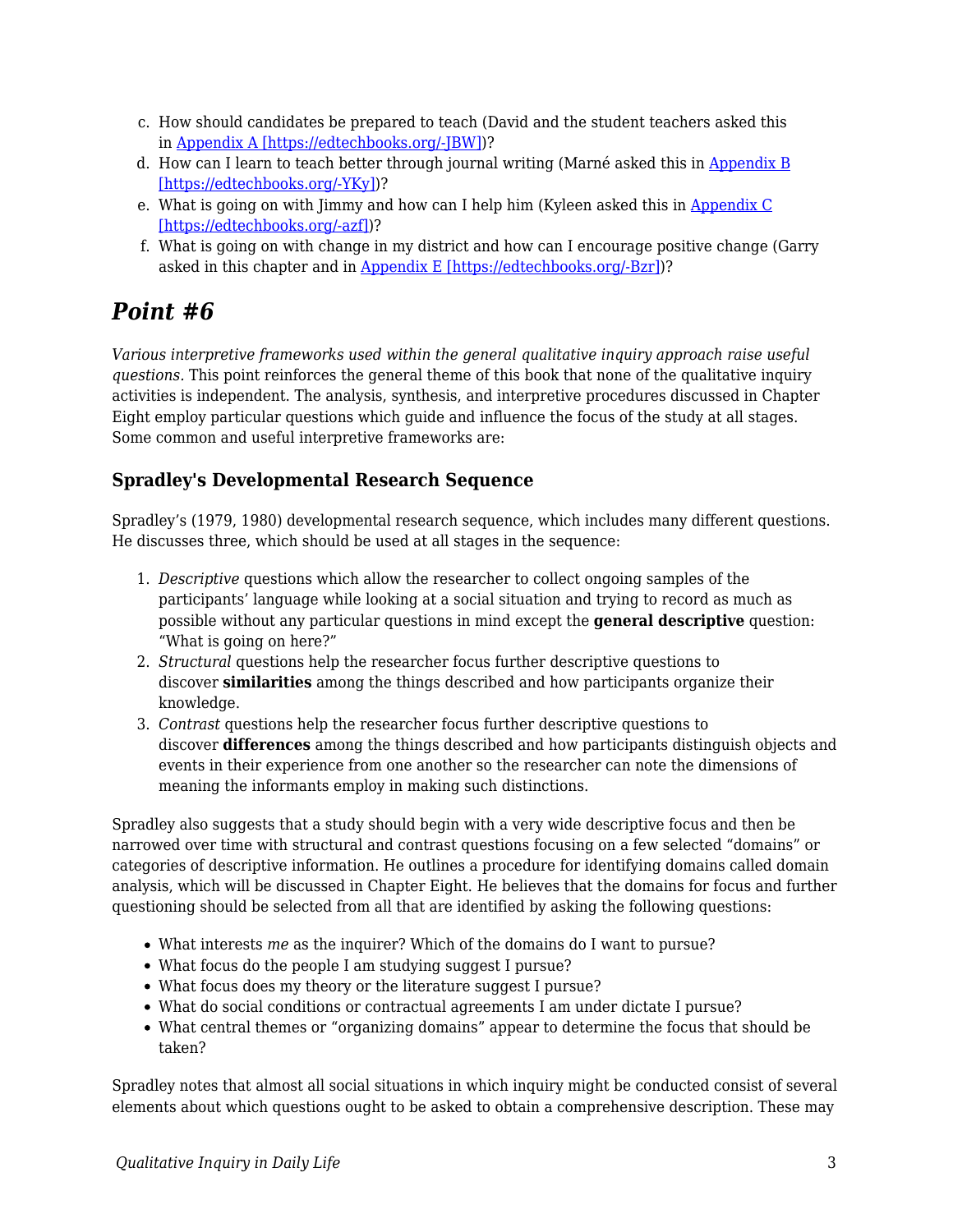be asked by an observer during a grand or mini tour of a social setting or they could be asked of interviewees or of documents (artifacts) under study. The use of grand and mini tours will be explored further in Chapter Seven but the key questions asked are these:

- 1. **Space**: What is (are) the physical place or places involved?
- 2. **Objects**: What are the physical things that are present?
- 3. **Actors**: Who are the people involved?
- 4. **Activities**: What is the set of related acts the actors do?
- 5. **Acts**: What are the single actions that people do?
- 6. **Events**: What are the sets of related activities people carry out?
- 7. **Time**: What is the sequencing that takes place over time?
- 8. **Goals**: What are the things people are trying to accomplish?
- 9. **Feelings**: What are the emotions felt and expressed by actors?

Spradley created a matrix of questions using these nine questions in both the columns and the rows of the matrix and asking what questions would be appropriate at the intersections (e.g., what are the physical things (#2) in the physical place (#1), etc.). Other questions from Spradley as well as the many other sources discussed in this chapter could be combined into such a matrix to generate a set of questions that would take any inquirer a lifetime to address.

Garry used some of the ideas from Spradley in conducting his inquiry. He looked for domains and asked the associated descriptive questions. But he did not ask all that were possible in Spradley's matrix. He selected among them according to the other interests that he had in doing the study (e.g., he was not particularly concerned about the physical setting or objects involved but was very concerned about goals and feelings of the people participating in his discussion group.

#### **Hunter and Foley's Filters**

Hunter and Foley (1975) discuss the many different filters people use to sort through information and focus their attention. They identify several questions that are asked differentially across ethnic cultures, claiming that people from certain cultures tend not to ask certain questions that might be very helpful to ask. They note that all of us are selective but in different ways and so one question we should ask ourselves regularly is, "what am I missing?" They suggest that most Westerners focus on verbal information and ignore the meaning-bearing contextual details surrounding that information (including time, space, and nonverbal information. They identify the following questions to be added to any others you might be asking during an observation or throughout an entire inquiry, just in case they may have some relevance to the experiences you are learning more about:

- 1. Where is the scene you are observing?
- 2. Where are you in relation to the scene you are observing?
- 3. Why did you choose the kind of scene you chose to observe?
- 4. Why did you choose the particular scene you are observing?
- 5. What is your train of thought– both about your self and the scene you are observing?
- 6. Where are you located in the scene? Are you moving around? Staying still? Why?
- 7. Are you interested in the scene? Easily distracted? Both? Why?
- 8. What are the implications for what you are seeing?
- 9. Are you bored? How might that affect your observation?
- 10. Stop a moment. Think about the scene you are in. Do you notice the: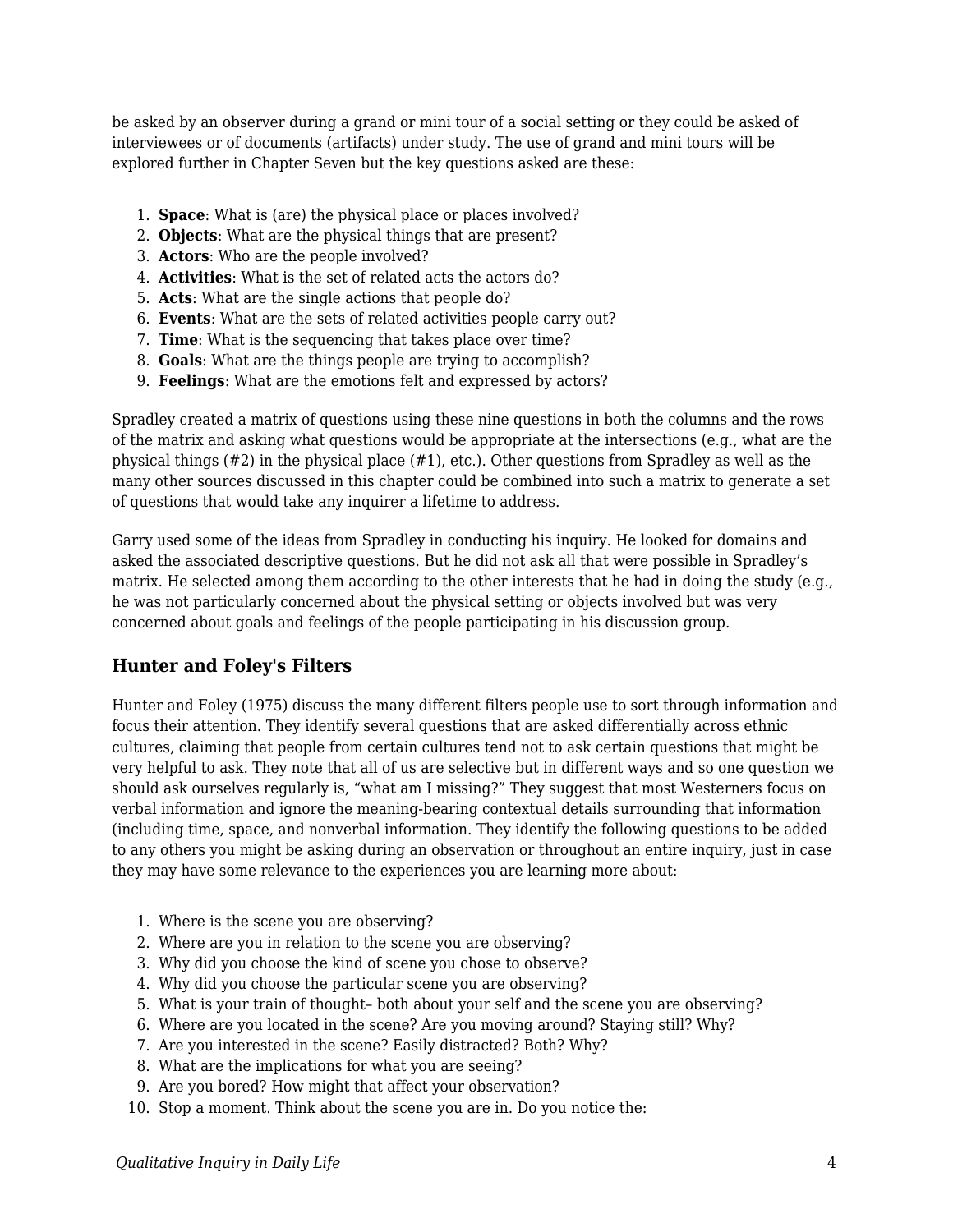- $o$  time?
- $\circ$  temperature?
- weather conditions?
- materials of which things are made?
- colors of materials?
- $\circ$  clothes people are wearing?
- sounds in the background (e.g., cars going by)?
- persons speaking each phrase?
- people's positions in relationship to one another?
- ways people move their bodies?
- $\circ$  gestures?
- spatial arrangements of people and objects?

It isn 't clear that Garry attended to all these details. Given his membership in Western culture, it is likely that he did not, unless he consciously made an effort to do so. It appears from his conclusions and themes that he focused on the verbal information the participants in his group talked about rather than on the nonverbal information they were sharing. That focus still yielded a lot of data to explore. But Hunter and Foley make a good point that much of the contextual details that would help Garry interpret the verbal information had to be processed by him subconsciously as well because he probably didn't make it explicit. That is one approach educators as learners will likely take; but you ought to consider taking explicit note of these details from time to tame as well.

#### **Smith's Foreshadowed Problems**

Lou Smith (Williams, 1981) begins his study with "foreshadowed problems" as his focus. He is constantly reading and thinking about how to do schooling more effectively in light of whatever experience he is able to have in schools. Whenever he goes into a new setting, he brings with him the accumulation of these thoughts in the form of questions or problems that he wants to ask in the context of a new setting. Thus, the exact set of questions is constantly changing. Garry appears to have been doing something similar to this, although he probably wasn't doing so as explicitly as Smith does. He used his experiences as a teacher, principal, superintendent, and doctoral student to generate the questions for his dissertation.

#### **Walker's Approach**

In contrast to Smith, Rob Walker (Williams, 1981) is not accumulating data across sites but instead asks what he can find that is positive and uplifting about education in any given site. He also asks what role the participants want to assign him, as a means of obtaining insight into their lives and meanings they attach to relationships and events in their lives. Garry did this to some extent too. He invited the teachers and principals in his district to join him in a discussion group and then let them help define his role in the group rather than assert his right as the superintendent to set the agenda. He not only learned more about their own agenda by keeping his quiet, he also learned how they viewed him in this unique role and setting.

#### **Tesch's Approach**

Tesch (1990) reviews 50 different qualitative analysis techniques she identified in educational, psychological, sociological, anthropological, and other fields and notes that every analytical stance is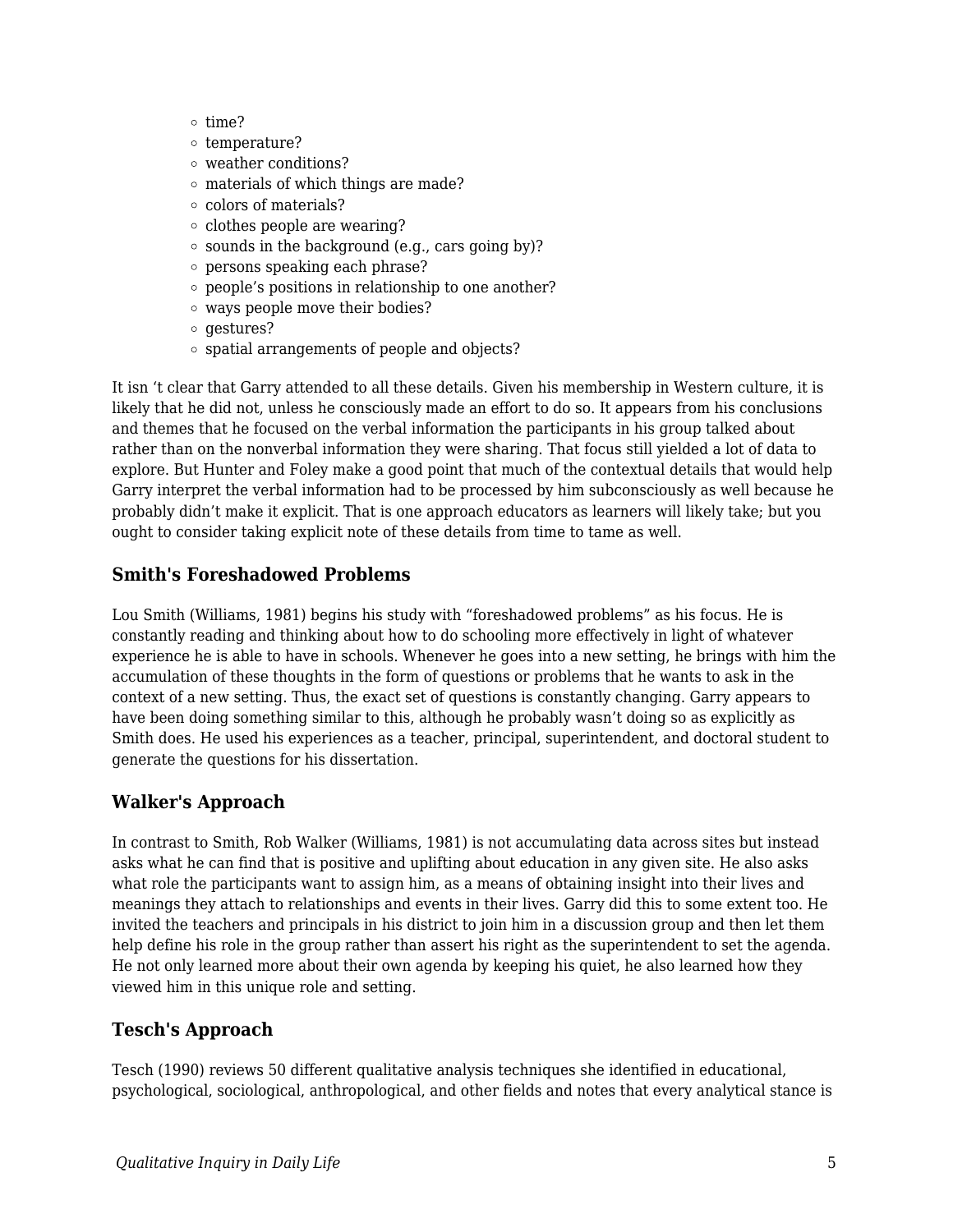generated by a theory or a set of questions about the world and people. The list of possibilities is practically endless, as this growing list indicates and as Tesch's analysis shows.

### **Story Telling and Narrative Inquiry**

Knoblauch and Brannon (1988), Clandinin and Connelly (2000), and others claim that story telling and narrative inquiry are the most appropriate forms of inquiry in which educators might engage. The main question these people seem to be asking in anticipation of telling a story is "What is life like for the person about whom the story is to be told?" They then bring the full power of the story-telling arts to bear on this question and address a myriad of questions such as these identified by Knoblauch and Brannon: "scene, situation, action-in-time," (P 23) and questions about "the phenomenal reality of the classroom [or any educational setting], what it looks like, the objects that define it as a material and social space, how the people in it look, talk, move, relate to each other, the emotional contours of their life together, the things that happen, intellectual exchanges, social understandings and misunderstandings, what the teacher [and other actors] knows, plans, hopes for, and discovers, how different students react, the subtle textures of the teaching experience, the subtle textures of the learning experience." (P 25) These inquirers are most interested in questions associated with giving a voice to the lived experiences of the people they are inquiring into. Garry approached some of the story-telling questions in the portrayal section of his dissertation but none of that shows up in the article version that is found in [Appendix E \[https://edtechbooks.org/-Bzr\].](https://edtechbooks.org/qualitativeinquiry/appendixe) This kind of question asking takes more time and space to address than most journals in education are used to dedicating. But oral story telling and perhaps electronic journals and literary journals provide hopeful outlets for educators who want to share their stories.

### **My Basic Approach**

My basic approach is to experience the setting as richly as possible, asking myself what is going on from as many perspectives as I have time, relationships, resources, and interest to consider. I know that I will never ask all the possible questions and that whatever questions I do ask will lead me in directions that facilitate some follow-up questions and discourage the asking of others. I know too that who I am and my experiences play a major role in what questions I select among the millions of possibilities.

# *Point #7*

*Each inquiring educator must thoughtfully ask their own questions in any given situation.* There are lots of theories of education that suggest certain questions as being the essential ones. And there are probably an infinite number of excellent questions that have never been conceptualized, let alone asked. So, this book cannot tell you the key questions to ask in *every* situation. We can only make the point that asking good questions is central to good learning and to good qualitative inquiry.

It is also apparent that any given inquirer cannot be asking all possible questions at once. As humans, we have to focus our attention on one question at a time or we don't get answers to any questions. And whatever questions we focus on restrict the asking of other questions, especially as we pursue questions to deeper levels. However, an assumption of qualitative inquiry is that all questions are connected holistically and answering of any one question has implications for any and all other questions that may be raised.